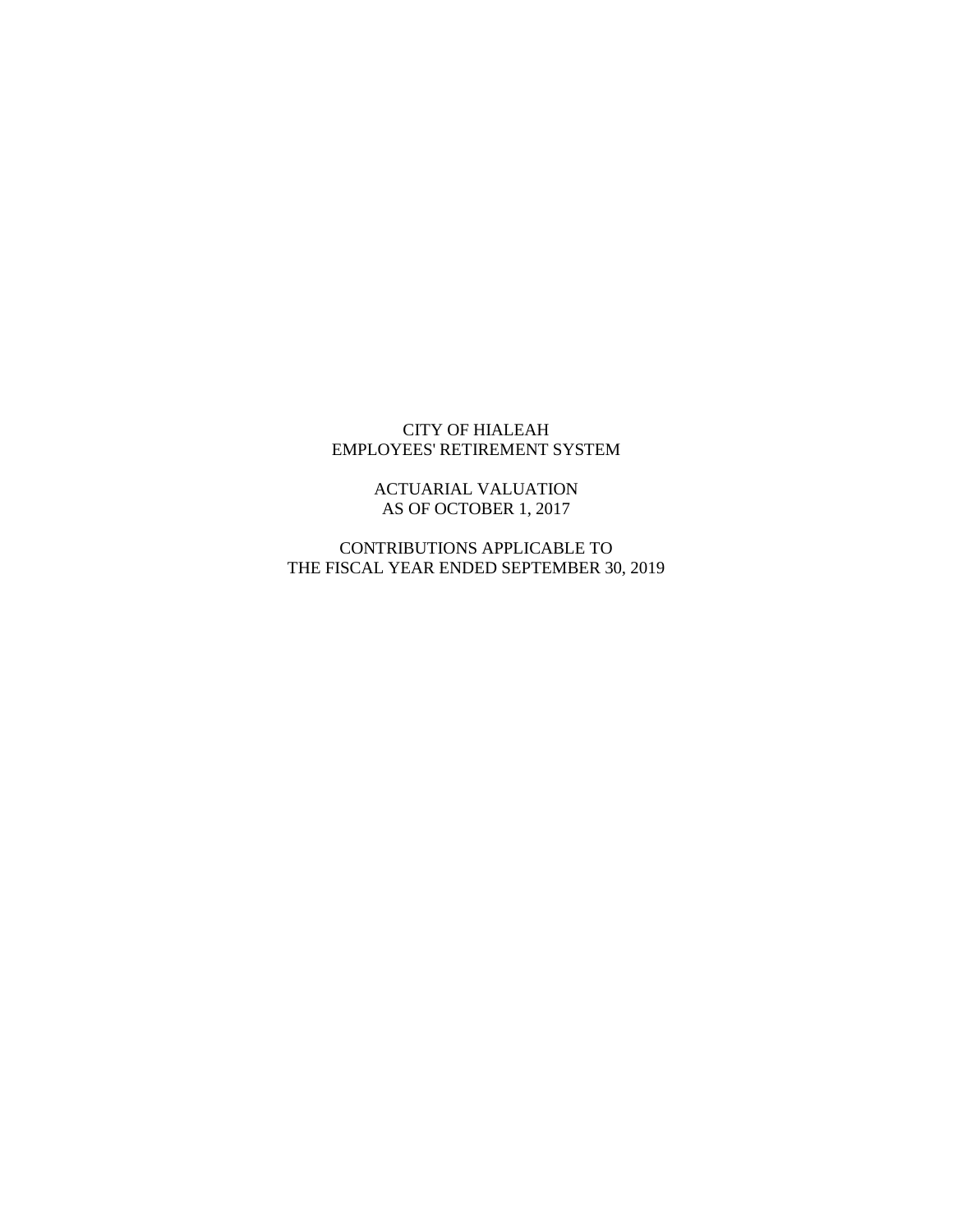

May 25, 2018

Board of Trustees City of Hialeah Employees' Retirement System 501 Palm Ave. Hialeah, FL 33010

Re: City of Hialeah Employees' Retirement System

Dear Board:

We are pleased to present to the Board this report of the annual actuarial valuation of the City of Hialeah Employees' Retirement System. Included are the related results for GASB Statements No. 67 and No. 68. The funding valuation was performed to determine whether the assets and contributions are sufficient to provide the prescribed benefits and to develop the appropriate funding requirements for the applicable plan year. The calculation of the liability for GASB results was performed for the purpose of satisfying the requirements of GASB Statements No. 67 and No. 68. Please note that this valuation may not be applicable for any other purposes.

The valuation has been conducted in accordance with generally accepted actuarial principles and practices, including the applicable Actuarial Standards of Practice as issued by the Actuarial Standards Board, and reflects laws and regulations issued to date pursuant to the provisions of Chapters 112, 175 and 185, Florida Statutes, as well as applicable federal laws and regulations. In our opinion, the assumptions used in this valuation, as adopted by the Board of Trustees, represent reasonable expectations of anticipated plan experience. Future actuarial measurements may differ significantly from the current measurements presented in this report for a variety of reasons including: changes in applicable laws, changes in plan provisions, changes in assumptions, or plan experience differing from expectations.

In conducting the valuation, we have relied on personnel, plan design, and asset information supplied by the Board of Trustees and the City of Hialeah, and the actuarial assumptions and methods described in the Actuarial Assumptions section of this report. While we cannot verify the accuracy of all this information, the supplied information was reviewed for consistency and reasonableness. As a result of this review, we have no reason to doubt the substantial accuracy of the information and believe that it has produced appropriate results. This information, along with any adjustments or modifications, is summarized in various sections of this report.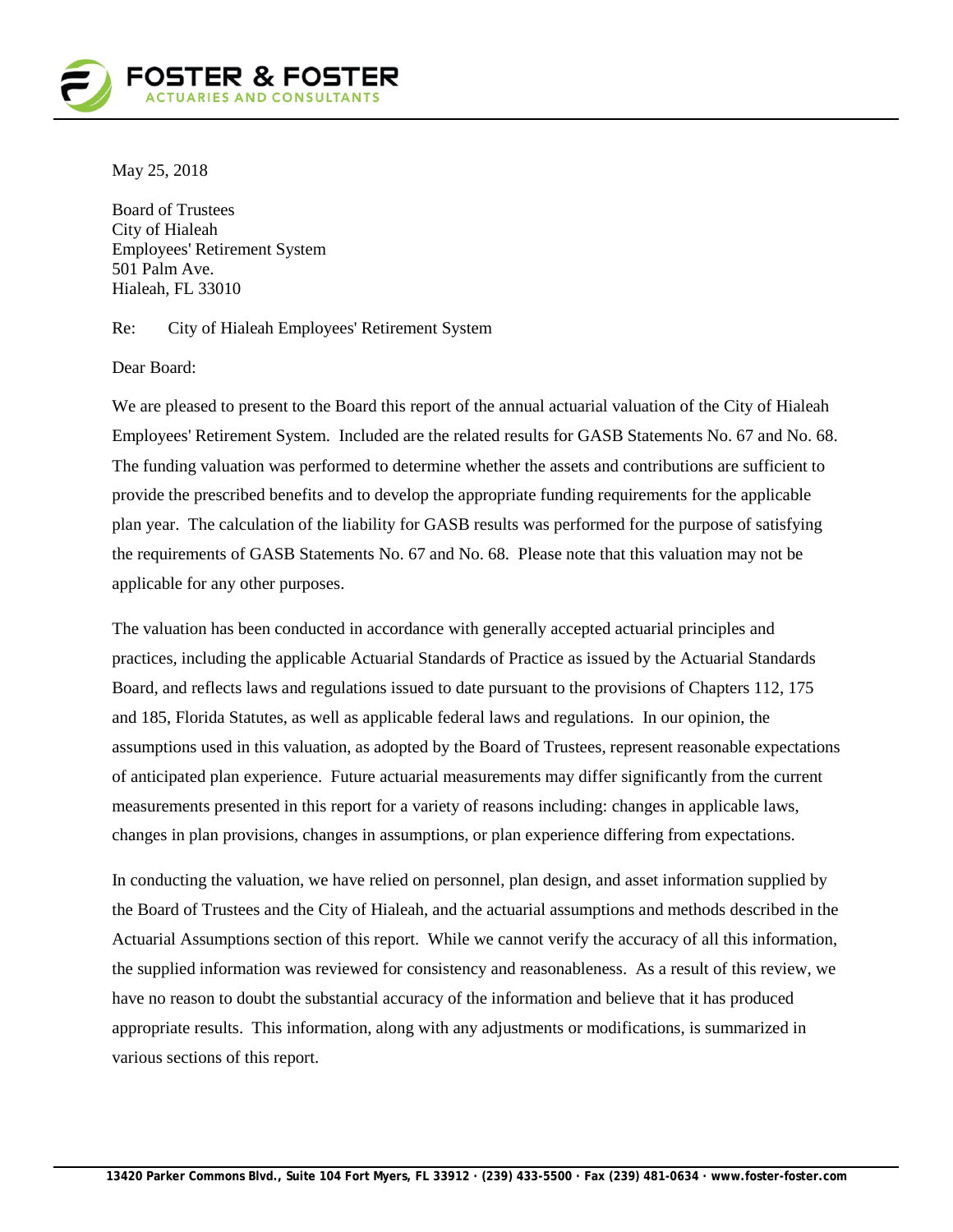The total pension liability, net pension liability, and certain sensitivity information shown in this report are based on an actuarial valuation performed as of October 1, 2016. The total pension liability was rolled-forward from the valuation date to the plan's fiscal year ending September 30, 2017 using generally accepted actuarial principles. It is our opinion that the assumptions used for this purpose are internally consistent, reasonable, and comply with the requirements under GASB No. 67 and No. 68.

The undersigned is familiar with the immediate and long-term aspects of pension valuations and meets the Qualification Standards of the American Academy of Actuaries necessary to render the actuarial opinions contained herein. All of the sections of this report are considered an integral part of the actuarial opinions.

To our knowledge, no associate of Foster & Foster, Inc. working on valuations of the program has any direct financial interest or indirect material interest in the City of Hialeah, nor does anyone at Foster & Foster, Inc. act as a member of the Board of Trustees of the City of Hialeah Employees' Retirement System. Thus, there is no relationship existing that might affect our capacity to prepare and certify this actuarial report.

If there are any questions, concerns, or comments about any of the items contained in this report, please contact me at 239-433-5500.

Respectfully submitted,

Foster & Foster, Inc.

By:  $\frac{1}{\sqrt{2\pi}}$ 

Bradley R. Heinrichs, FSA, EA, MAAA Enrolled Actuary #17-6901

BRH/lke Enclosures